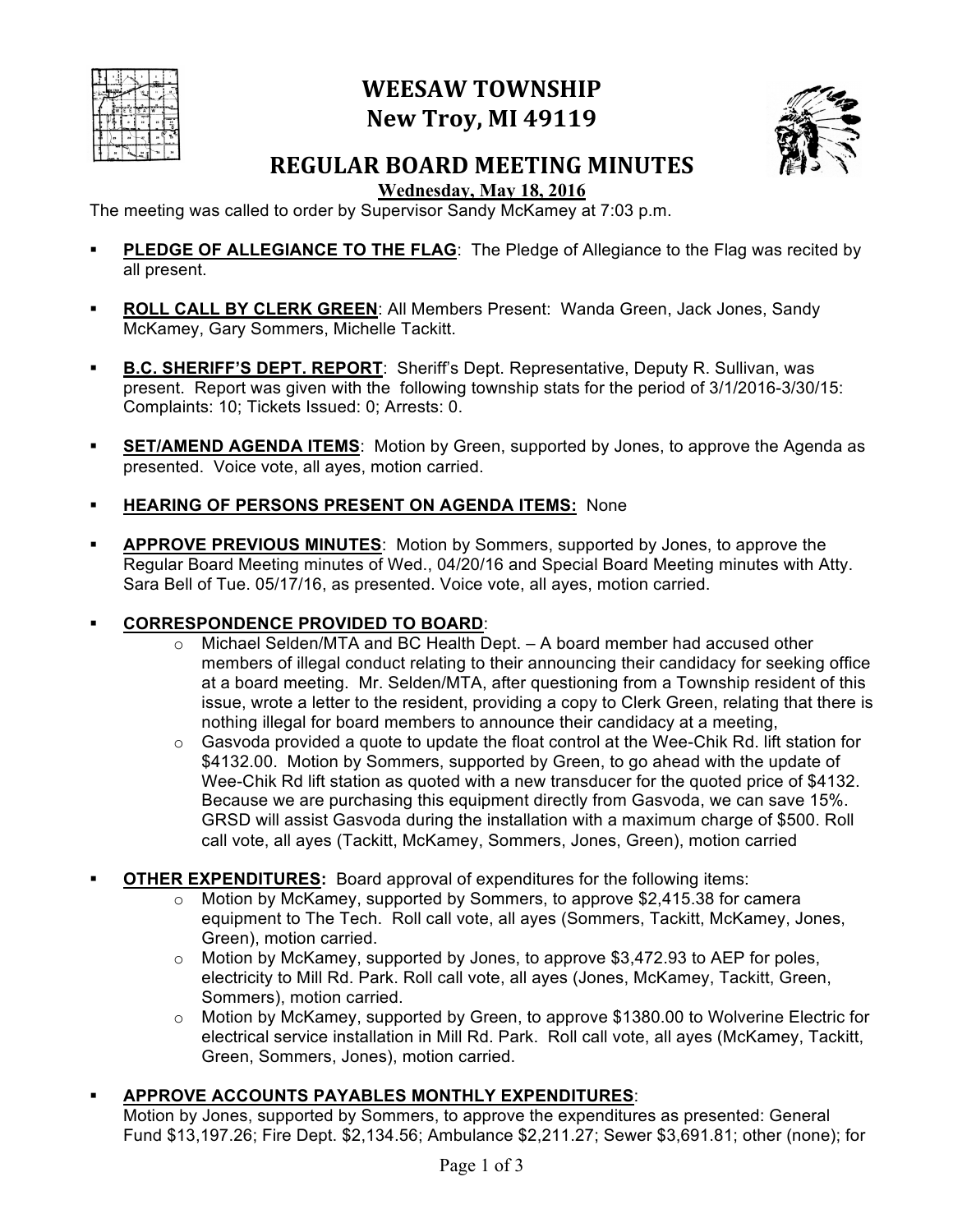a Grand Total of \$21,234.90. Roll call vote, all ayes (Green, Jones, Sommers, McKamey, Tackitt), motion carried

### ! **DEPARTMENTAL REPORTS:**

- o **Treasurer Report**: Treasurer Tackitt reported it has been quiet. The summer tax bills will be sent out July 1. Any past taxes that are still due have to be paid to the County. She provided the bank balances report.
- o **Code Enforcement Officer**: Agenda item discussed out of order. Robert Krauss provided an enforcement report and a letter he had written. Mike Metz, Planning Commission Chair, informed the audience that the criterion for farmers is different than other residents as far as unsightliness. Farmers are given leeway regarding farm implements and such being allowed. Motion by Green, supported by McKamey, to approve and send out the enforcement letter as written. Voice vote, all ayes, motion carried.
- o **Fire Dept. Report**: Agenda Item discussed out of order. Verbal report by Assistant Fire Chief Daryl DeRossi: 1 call reported – fire alarm. DeRossi reported the Memorial Day Parade will be held on Sunday, May 29, beginning at the Fire Station at 2:00 p.m.
- o **Back to Code Enforcement Officer Agenda Item**: Krauss reported that as of April 14, he had 14 unsigned complaints, 2 self-initiated complaints. He has sent 3 letters to each complainant, each with a tad more bite to it, then the citations will be sent to the properly owner.
- o **Building, Zoning, Administrator** Written report provided by Bob Kaufman. .
- o **Planning Commission Minutes**: Minutes provided. A ZBA Public Hearing was held on April 28, 2016, regarding a sign to be installed at the Lutheran Church on Glendora Rd. Variance granted with stipulations.
- o **Parks' & Rec. Committee**: The committee met. Sommers indicated that the picnic table at Mill Road needs to repairs. Drawing of placement provided. He recommended that we replace the table with an ADA-compliant table. Sommers suggested that we proceed with the plan for a new picnic table and install a concrete pad to anchor the table in the cement. He will get bids and bring back to the Board for review and vote.
- o **Road Committee**: Minutes provided. Sommers indicated that the Road Commission will proceed with the roads graveled last year to sealcoat them in the near future. A New Troy sign was hit on Cleveland Ave. It can be straightened and reused. Handout provided by Sommers from B.C.R.C. The Road Commission is scheduled to provide \$287,200 road work in Weesaw. Weesaw Township will spend \$82,244 in 2016 road improvements.
- o **Website Committee**: Report by Mike Metz. Jack Dodds and Metz hope to have the website moved by fall.
- o **Drains Committee**: Verbal by Sommers. The Day of Apportionment was held on 5/3/16. Sommers and Jones attended. There was a review of McDaneld Drain #352 in the amount of \$28.68 for the Township's share of the assessment (2.294%). There are minor repairs and clean-out for Blue Jay Project. Regarding Molly's Corner drain, Milt Sluder informed Sommers that they had sent a work order to the B.C. Drain Commission., with no response at this time. Three drains are on the list: South of Molly's Corners store, drain inlet on E. and one west side of CA Rd, as well as tube under the road, also one drain inlet on N.E. portion of CA and Glendora Rds. Intersection. It was reported to the Rd. Commission that there is flooding in the yard of a home NW of the horseshoe road configuration in Glendora. Doug Hartzell will get back with us on this. Mr. Sprague, the homeowner in the audience, reported that the water does not drain. There is a proposal to repair. No decision yet. Interested parties will meet out there to see what needs to be done. Water at the corner of Elm and Glendora is trenched to go into another person's yard. McKamey instructed Sommers to hand this issue over to Bob Kaufman for action.